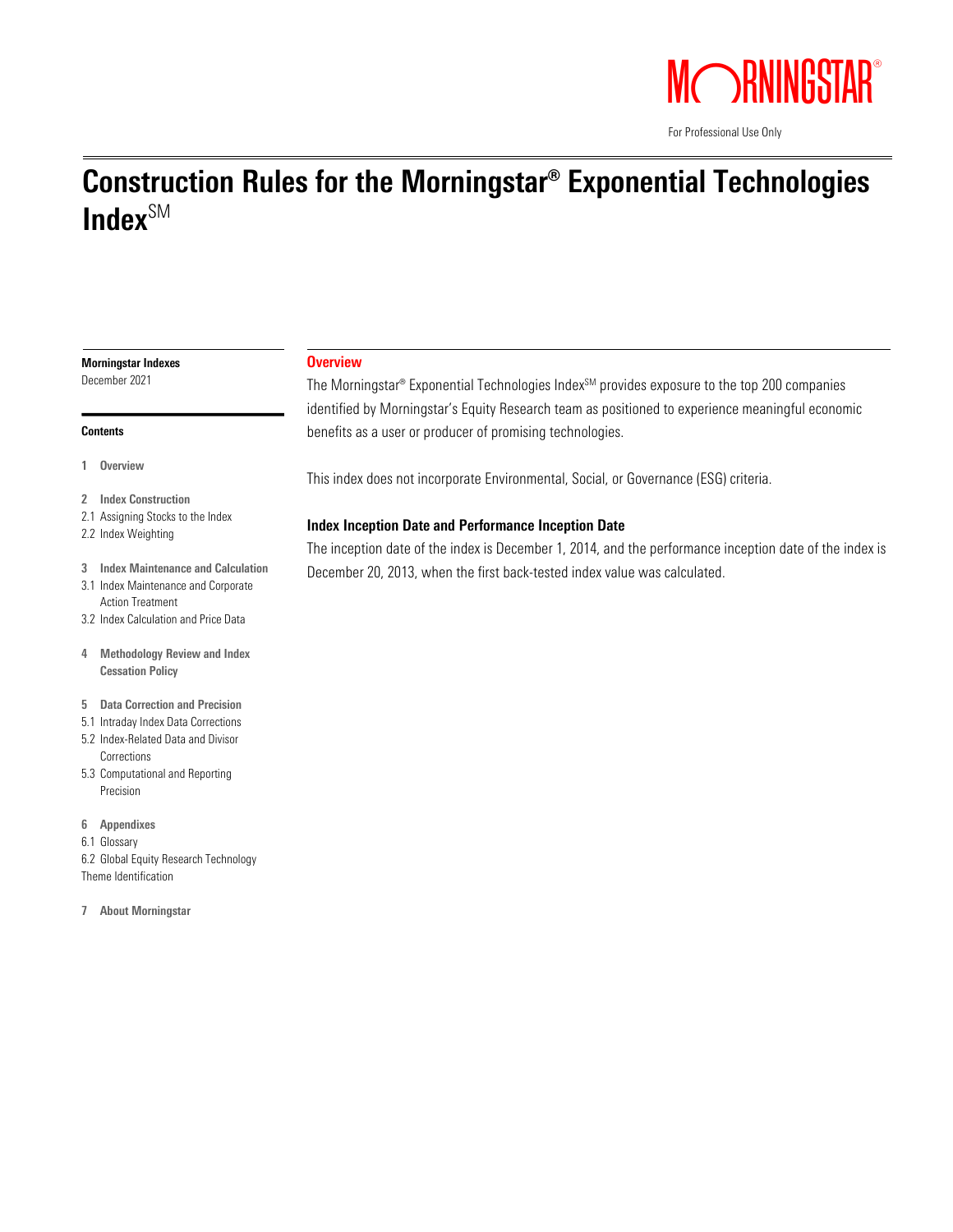# Index Construction



For additional details, refer to the "Assigning Stocks to the Index" section.

# Assigning Stocks to the Index

# Selection Universe

At each reconstitution, securities for the Morningstar Exponential Technologies Index are derived from the Morningstar Global Markets Index (benchmark). For more details on benchmark construction, refer to the construction rules of th[e Morningstar Global Markets Index.](https://indexes.morningstar.com/resources/PDF/upload/Morningstar_Global_Markets_Index_Final.pdf)

## Security Selection

To be eligible for the index, all constituents must meet the following criteria in sequence:

▶ Companies with average three-month trailing daily trading volume less than \$2 million or free-float market capitalizations of \$300 million or less are deemed ineligible for the index. Current index constituents are eliminated if they have average three-month trading volume less than \$1.5 million or free-float market capitalization of \$200 million or less.

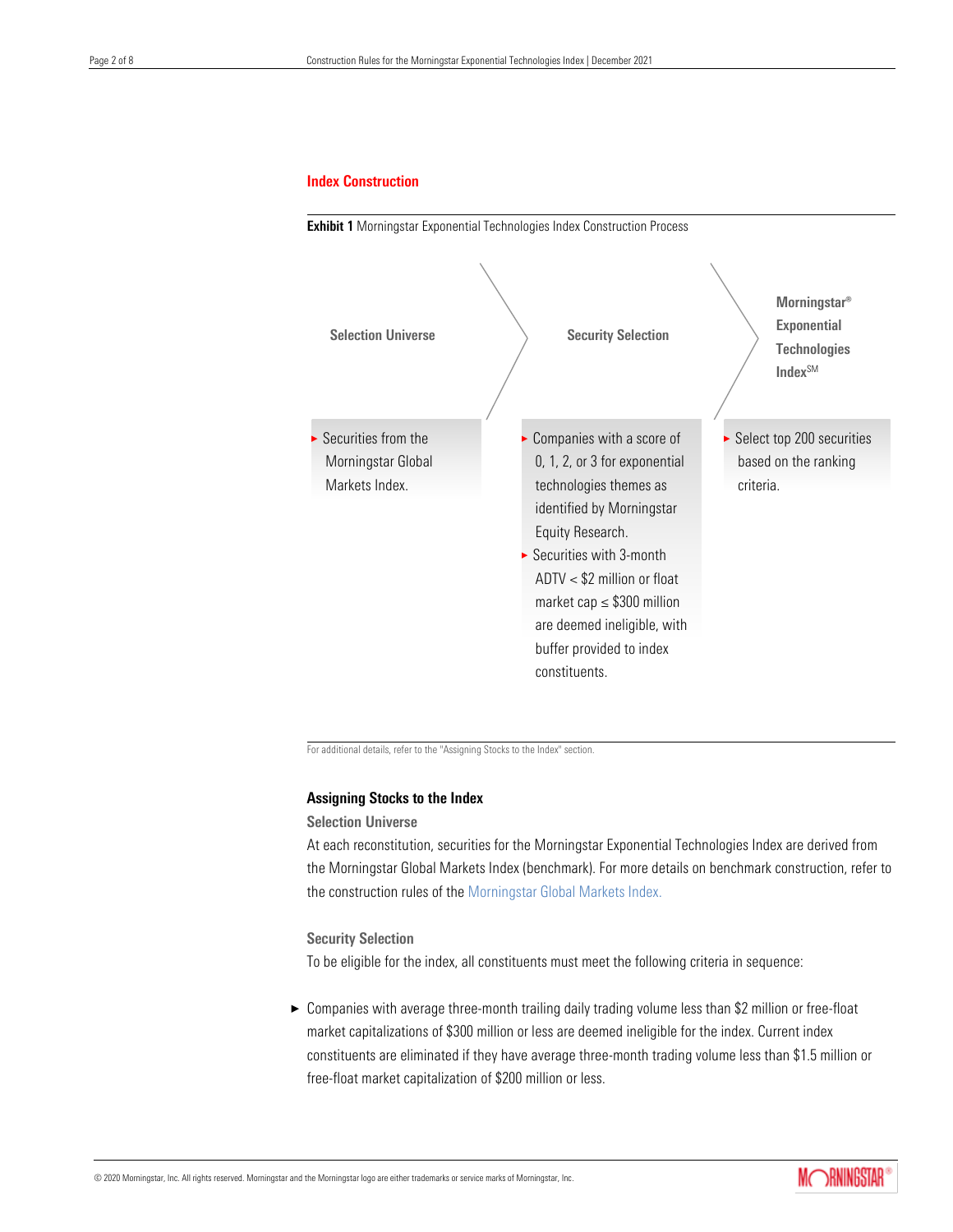- $\blacktriangleright$  If a company has more than one eligible share class:
	- $\triangleright$  Select the one that is a current index constituent.
	- $\triangleright$  Otherwise, select the most liquid share class determined by Morningstar Indexes.
- $\triangleright$  Qualifying potential constituents are ranked in the order that emphasizes exposure to exponential technology themes. The ranking criteria are given below by descending order of absolute preference:
	- $\triangleright$  Number of themes in which a constituent is a leader (scores 3).
	- $\triangleright$  Number of themes in which a constituent scores 2.
	- $\triangleright$  Number of themes in which a constituent scores 1.
	- $\blacktriangleright$  Current index constituents are given preference.
	- $\blacktriangleright$  Market capitalization, preferring smaller over larger.

Companies ranked in the top 200 are selected for the index.

# Number of Stocks

The index contains 200 stocks based on a transparent ranking system subject to selection and eligibility criteria at reconstitution. However, if securities fall short of the selection and eligibility criteria, or if securities are added or deleted as a result of corporate actions after reconstitution, the index can have more or fewer than 200 securities. During reconstitution, if the number of securities is less than the target, the weight of the constituents will be determined based on the index weighting scheme. The schedule for reconstitution and corporate actions is available in the "Index Maintenance and Calculation" section.

## Index Weighting

The index is equal weighted. For more details, refer to th[e Morningstar Indexes Calculation Methodology](https://indexes.morningstar.com/resources/PDF/upload/Morningstar_Indexes_Calculation_Methodology.pdf)  [rulebook.](https://indexes.morningstar.com/resources/PDF/upload/Morningstar_Indexes_Calculation_Methodology.pdf)

# Index Maintenance and Calculation

## Scheduled Maintenance

The index is reconstituted and rebalanced annually and implemented after the close of business on the third Friday of December and is effective the following Monday. If Monday is a holiday, it is effective on the immediate following business day. The market data used for reconstitution and rebalance is as of the last trading day of November.

Because the reconstitution of the Morningstar Exponential Technologies Index is less frequent than the parent index, the securities excluded from the parent index at the reconstitution effective date are also deleted from Morningstar Exponential Technologies Index.

Refer to Appendix 1 for details on reconstitution and rebalancing.

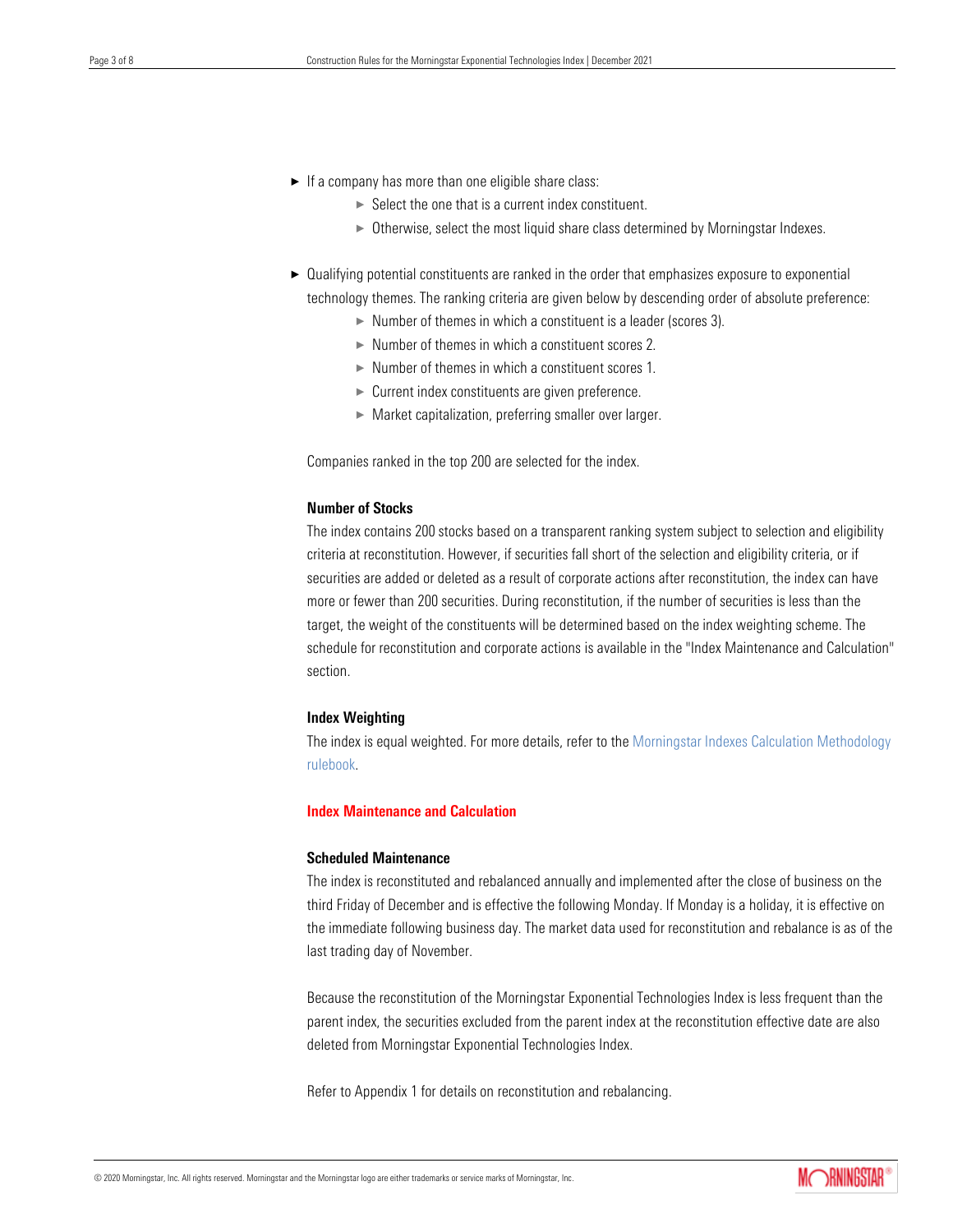## Corporate Action

The treatment of corporate actions can be found in the [Morningstar Indexes Corporate Actions](https://indexes.morningstar.com/resources/PDF/upload/Morningstar_Indexes_Corporate_Actions_Methodology.pdf)  [Methodology rulebook.](https://indexes.morningstar.com/resources/PDF/upload/Morningstar_Indexes_Corporate_Actions_Methodology.pdf)

# Index Calculation and Price Data

Details about index calculations and price data can be found in their respective rulebooks: [Morningstar](https://indexes.morningstar.com/resources/PDF/upload/Morningstar_Indexes_Calculation_Methodology.pdf)  [Indexes Calculation Methodology](https://indexes.morningstar.com/resources/PDF/upload/Morningstar_Indexes_Calculation_Methodology.pdf) and [Equity Closing Prices Used for Index Calculation.](https://indexes.morningstar.com/resources/PDF/upload/Morningstar_Index_Closing_Prices.pdf)

## Methodology Review and Index Cessation Policy

The index methodology is continually reviewed to ensure it achieves all stated objectives. These reviews take into account corporate action treatment, selection, and maintenance procedures. Subscribers to the index will be notified before any methodology changes are made. For more details, refer to the [Morningstar Index Methodology Change Process.](https://indexes.morningstar.com/resources/PDF/upload/wp_ChangeProcess_031616.pdf)

Morningstar also notifies all subscribers and stakeholders of the index that circumstances might arise that require a material change to the index, or a possible cessation of the index. Circumstances that could lead to an index cessation include, but are not limited to, market structure change, product definition change, inadequate supply of data, insufficient revenue associated with the index, insufficient number of clients using the index, and/or other external factors beyond the control of the Morningstar Index Committee.

Because the cessation of the index or benchmark index could disrupt subscriber products that reference this index, all subscribers are encouraged to have robust fallback procedures if an index is terminated. For more details, refer to th[e Morningstar Index Cessation Process.](https://indexes.morningstar.com/resources/PDF/upload/Index-Cessation-Process-Summary.pdf)

# Data Correction and Precision

#### Intraday Index Data Corrections

Commercially reasonable efforts are made to ensure the accuracy of data used in real-time index calculations. If incorrect price or corporate action data affect index daily highs or lows, they are corrected retroactively as soon as is feasible.

# Index-Related Data and Divisor Corrections

Incorrect pricing and corporate action data for individual issues in the database will be corrected upon detection. In addition, an incorrect divisor of an index, if discovered within five days of its occurrence, will always be fixed retroactively on the day it is discovered to prevent an error from being carried forward. Commercially reasonable efforts are made to correct an older error subject to its significance and feasibility.

For more details, refer to the [Recalculation Guidelines.](https://indexes.morningstar.com/resources/PDF/upload/Morningstar_Index_Recalculation_Guidelines.pdf)

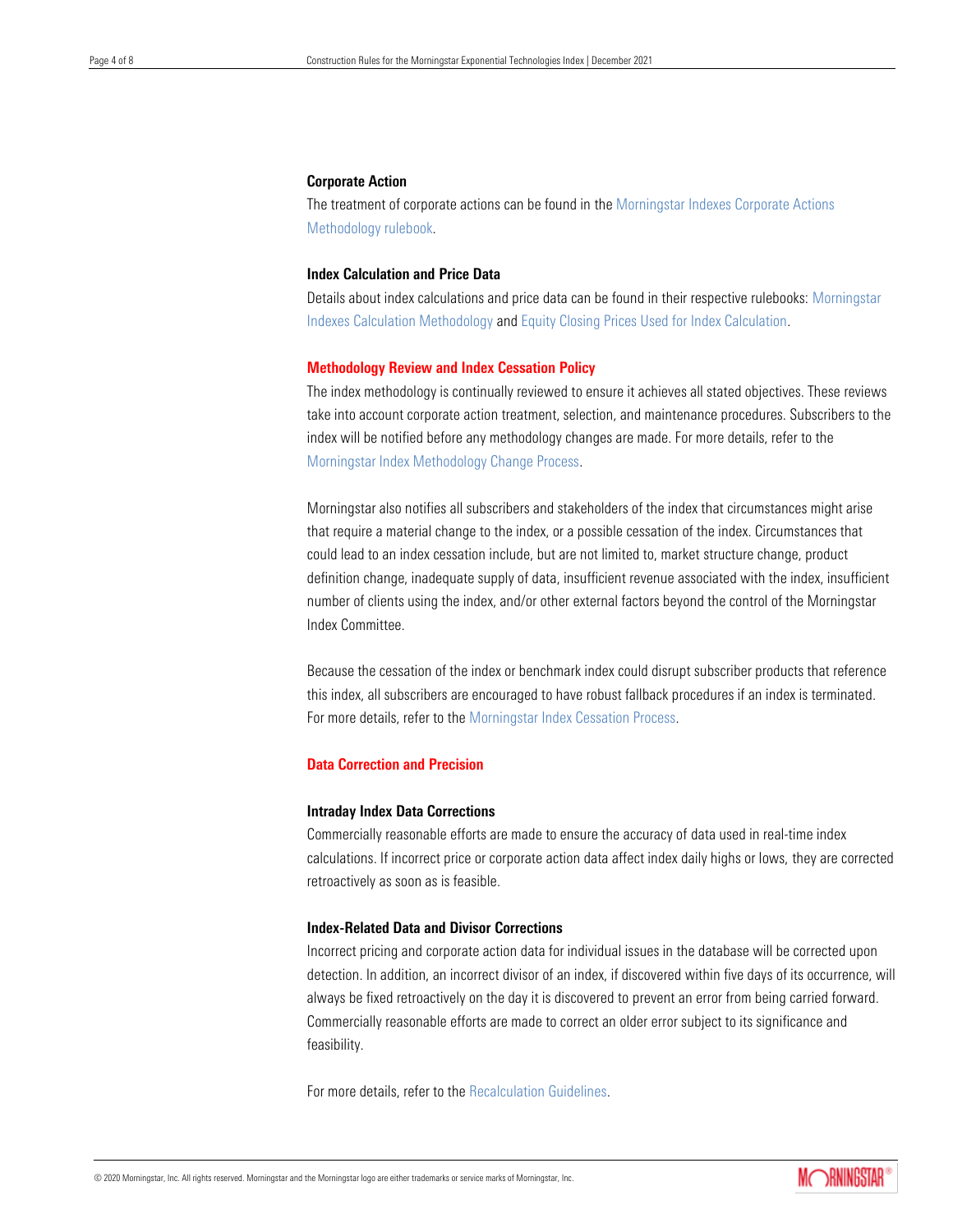#### Computational and Reporting Precision

For reporting purposes, index values are rounded to two decimal places and divisors are rounded to appropriate decimal places.

#### Appendixes

#### Appendix 1: Glossary

| Terms                 | Description                                                                                                                        |
|-----------------------|------------------------------------------------------------------------------------------------------------------------------------|
| <b>Reconstitution</b> | During each reconstitution, the steps mentioned in the index construction process are performed,<br>resulting in membership reset. |
| <b>Rebalance</b>      | During each rebalancing, the weights are adjusted for updated free-float and shares outstanding data.                              |

## Appendix 2: Morningstar's Global Equity Research Technology Theme Identification

 $\triangleright$  Step 1

Managers from Morningstar's Global Equity Research team identify technology themes with the potential to have significant economic benefits to producers and users. These themes are reviewed annually by the equity research team and can be subject to change over time as they evolve and new themes emerge.

As of Oct. 25, 2021, nine themes have been identified:

- ► Big Data & Analytics: Capabilities with data sets too large and complex to manipulate or interrogate with standard methods or tools. Related subthemes include Artificial Intelligence & Machine Learning and Bioinformatics.
- ► Cloud Computing: A paradigm shift from the legacy IT model whereby each element is accessed in a scalable, on-demand manner through the internet. Relative subthemes include Infrastructure as a Service (IaaS) & Platform as a Service (PaaS) as well as Software as a Service (SaaS).
- ► Energy Transition: The quest to abate global climate change and reduce greenhouse gases has led to a surge of new energy technologies, investment, and innovation. Related subthemes include Carbon Capture Technologies, Energy Storage, Hydrogen, and Renewable Energy.
- ► Fintech Innovation: The search for and acknowledgement of nontraditional emerging funding sources, platforms, currency, and stored and transferred value. In some cases, traditional financial services companies are expanding their offerings with innovative, technologyenabled services to meet consumer preferences. On other cases, companies are building new platforms that could potentially transform the industry.
- $\blacktriangleright$  Healthcare Innovation: Key advancements in unlocking the human genome have opened doors to paradigm shifts that will radically change the way we treat of prevent diseases. Related subthemes include Innovated Devices & Diagnostics and Innovative Therapies.

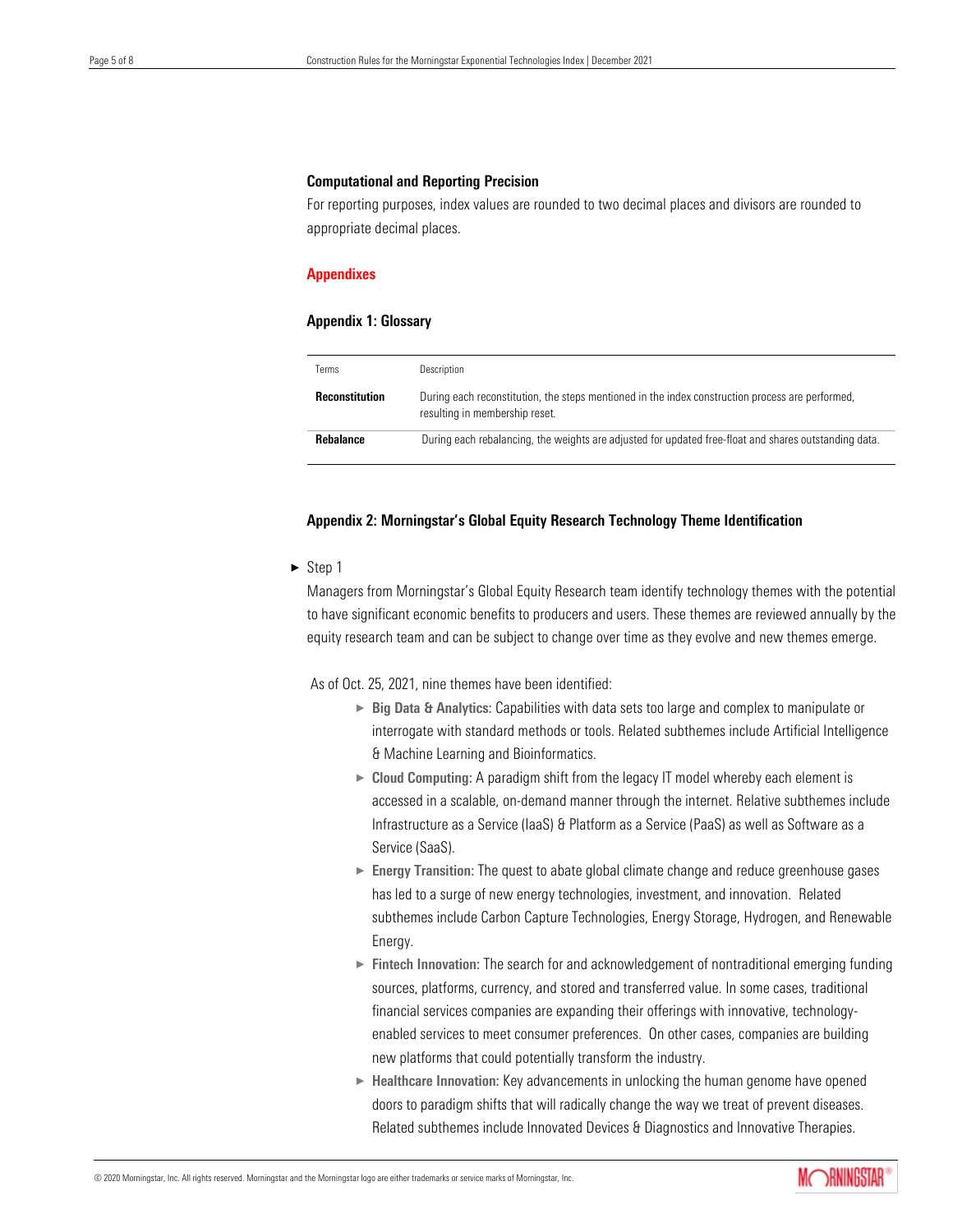- $\blacktriangleright$  Hyperconnectivity: This theme will fuel rapid growth in connected devices and a voracious need to push more data at faster transmission rates between users and devices. Related subthemes include 5G Connectivity, Cybersecurity, Internet of Things (IoT), and Non-Cellular Connectivity.
- $\triangleright$  Nanotechnology: The branch of technology that deals with dimensions and tolerances of less than 100 nanometers, especially the manipulation of individual atoms and molecules. Significant research dollars are being spent with the goal of starting with atoms and building up, to further progress in miniaturization. We see a wide range of potential applications, spanning medicine, computing, industrial manufacturing, and travel, to name a few.
- $\triangleright$  Next Gen Transportation: Technologies replacing traditional human-operated, internal combustion engine-based vehicles. This includes a wide variety of applications like traditional light vehicles, public transportation vehicles, scooters/bikes, and drones, to name just a few. Related subthemes include Autonomous Driving Technologies and Electric Vehicles.
- $\triangleright$  Robotics: The branch of technology that deals with the design, construction, operation, and application of robots. Advances in robotics have seemingly infinite potential applications, spanning technology, industrial, medical, and consumer-facing channels.
- $\blacktriangleright$  Step 2

Morningstar's Equity Research managers train analysts on the themes and scoring framework. Rather than relying on single point-in-time metrics, analysts make forward-looking assessments such as percent of current revenues. Typically, they use models to project growth over at least the next five years and base these assumptions on published, forward-looking research pertaining to these themes. Data points provided by analysts across Morningstar's global coverage translate to thematic exposure scores of 0, 1, or 2 across each theme.

- $\blacktriangleright$  No or little exposure: 0
- $\blacktriangleright$  Moderate exposure: 1
- $\blacktriangleright$  Significant exposure: 2
- $\blacktriangleright$  Step 3

The Exponential Technologies Steering Committee then provides a quality control review of each company's thematic exposure scores to optimize internal consistency. During this step, the committee members engage in discussions with analysts and directors to test the rationale behind the results. During this process, the steering committee also selects five "leaders" for each theme. The thematic exposure score for each designated "leader" is then increased to "3". Leaders are defined as firms expected to have significant exposure to a given theme while also capturing disproportionate economic benefits from that exposure relative to other firms. Phrased differently, "leaders" for a given theme are those companies that offer the highest degree of thematic exposure to that theme across Morningstar's coverage.

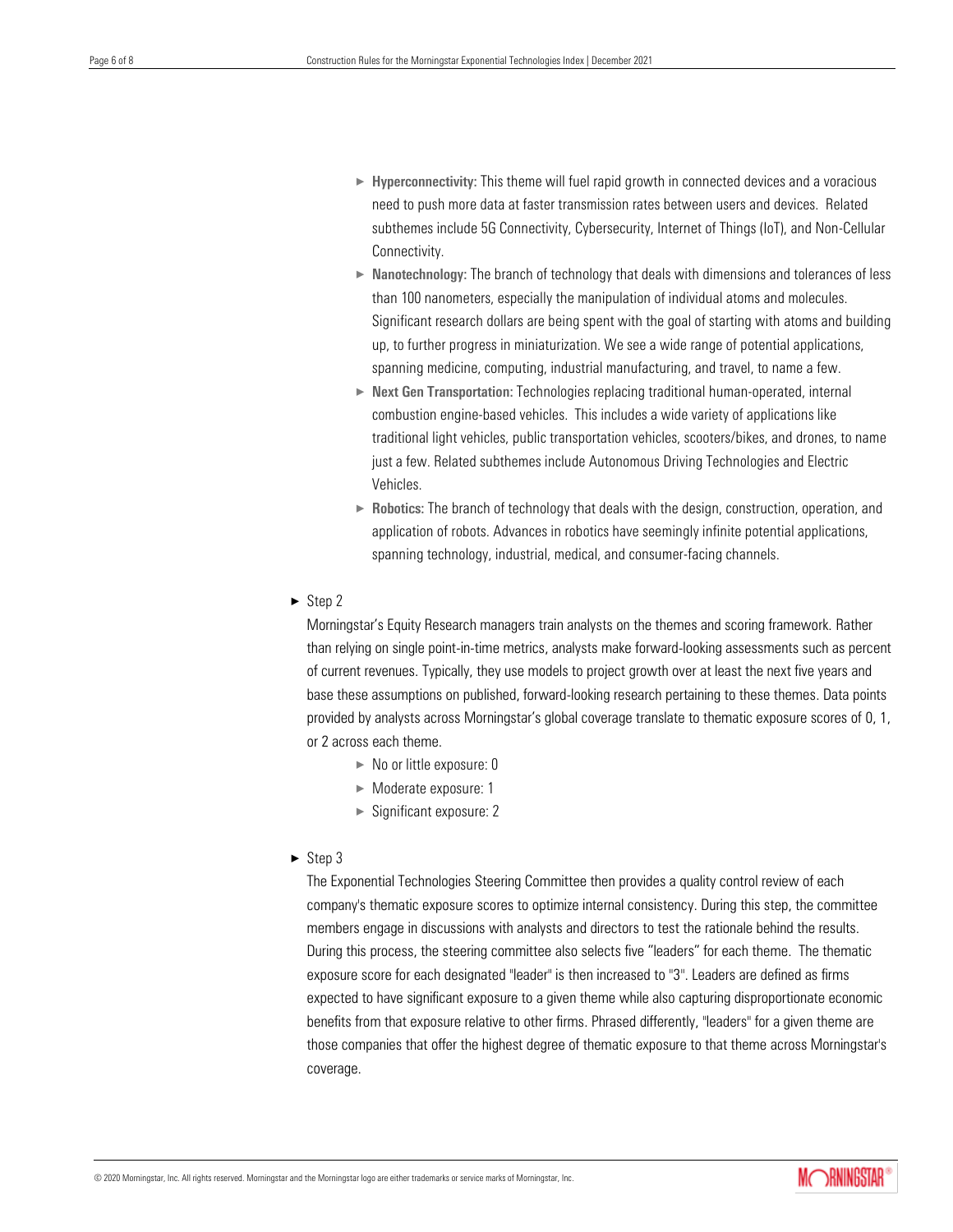#### Appendix 3: Modification to Rulebook

| <b>Section</b>    | <b>Description</b>            | <b>Update Date</b> |
|-------------------|-------------------------------|--------------------|
| <b>Appendix 2</b> | Themes included were updated. | December 2021      |

#### About Morningstar, Inc.

Morningstar, Inc. is a leading provider of independent investment research in North America, Europe, Australia, and Asia. Morningstar offers an extensive line of products and services for individual investors, financial advisors, asset managers, and retirement plan providers and sponsors. Morningstar provides data on approximately 510,000 investment offerings, including stocks, mutual funds, and similar vehicles, along with real-time global market data on more than 17 million equities, indexes, futures, options, commodities, and precious metals, in addition to foreign exchange and Treasury markets. Morningstar also offers investment management services through its investment advisory subsidiaries.

#### About Morningstar Indexes

Morningstar® Indexes combine the science and art of indexing to give investors a clearer view into the world's financial markets. Our indexes are based on transparent, rules-based methodologies that are thoroughly back-tested and supported by original research. Covering all major asset classes, our indexes originate from the Morningstar Investment Research Ecosystem—our network of accomplished analysts and researchers working to interpret and improve the investment landscape. Clients such as exchangetraded fund providers and other asset management firms work with our team of experts to create distinct, investor-focused products based on our indexes. Morningstar Indexes also serve as a precise benchmarking resource.

#### Morningstar Index Product Committee

The Morningstar Index Product Committee is comprised of members who possess a wide array of knowledge in relation to Indexes. The Product Committee is responsible for the governance over the creation and maintenance of all Morningstar branded Indexes, ensuring the highest standards are continuously met. Any matters arising from exceptional or undocumented events will be resolved at the discretion of the Morningstar Index Product Committee.

#### Morningstar Index Oversight Committee

The Morningstar Index Oversight Committee is comprised of informed and qualified professionals who are responsible for the process governance of Morningstar branded Indexes. The Oversight Committee assesses and where appropriate challenges the decisions of Morningstar Indexes with regards to benchmark decisions.